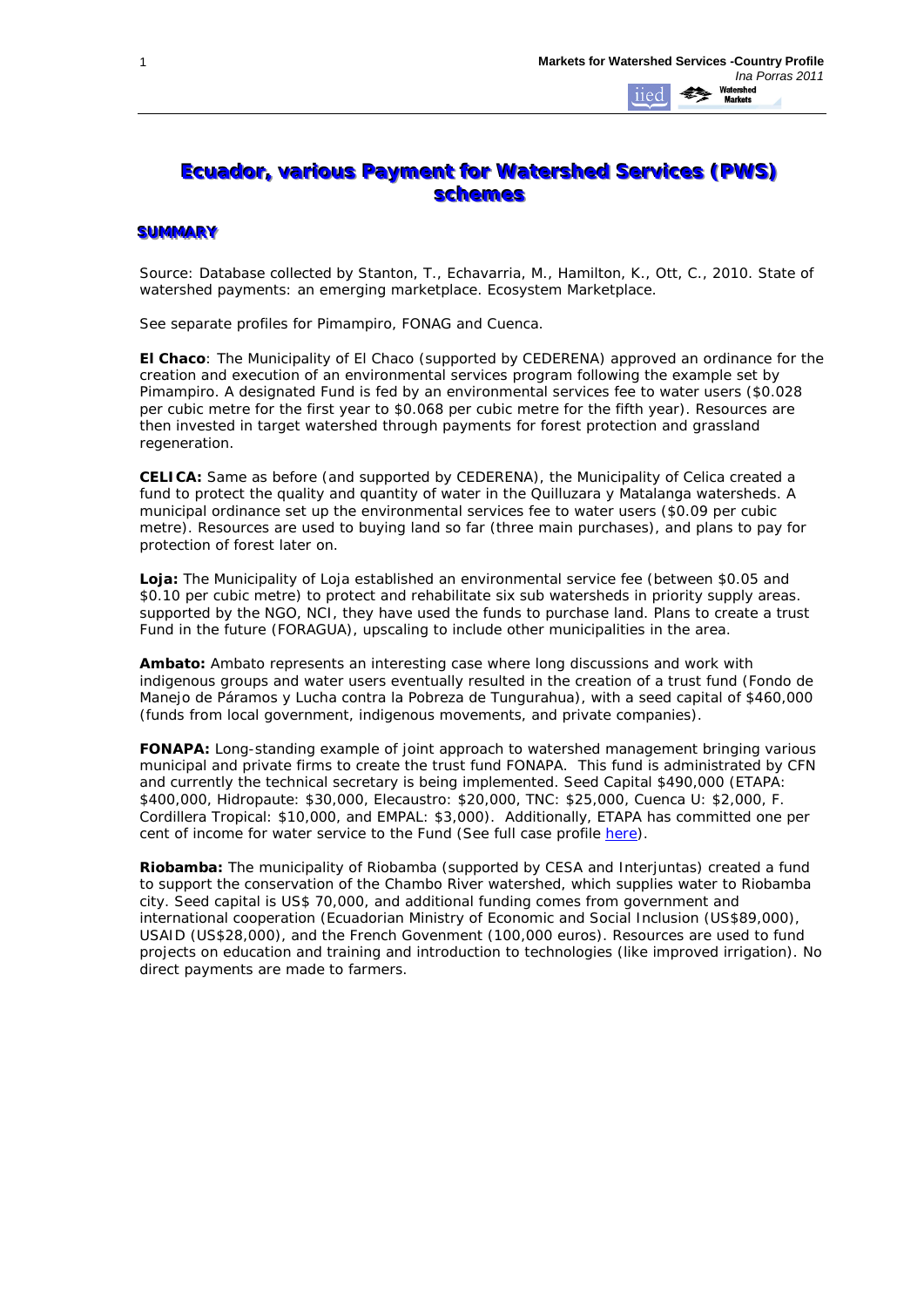|                  | El Chaco                                                                            | Celica                                                                                                                                 | Loja                                                                                                                                                                        | Ambato                                                                                                             | Fonapa                                                                                                                                                                                         | Riobamba                                                                                                       |
|------------------|-------------------------------------------------------------------------------------|----------------------------------------------------------------------------------------------------------------------------------------|-----------------------------------------------------------------------------------------------------------------------------------------------------------------------------|--------------------------------------------------------------------------------------------------------------------|------------------------------------------------------------------------------------------------------------------------------------------------------------------------------------------------|----------------------------------------------------------------------------------------------------------------|
| Maturity         | Active (started<br>2006)                                                            | Active<br>(started<br>2006)                                                                                                            | Active<br>(started<br>2007)                                                                                                                                                 | Active<br>(started<br>2008)                                                                                        | Under<br>design                                                                                                                                                                                | Active (started<br>2008)                                                                                       |
| Supply           | Various small<br>watersheds.<br>Project area<br>618 ha,<br>involving 12<br>farmers. | Quillosara.<br>Project<br>area 610<br>a,<br>involving 3<br>farmers.                                                                    | El Cármen,<br>San<br>Simón,<br>Jipiro,<br>Namanda,<br>Mónica,<br>Curitroje,<br>Shucos,<br>Pizarros.<br>Project<br>area 4,000<br>ha.                                         | Ambato<br>Chibuelo<br>Llangahua<br>Pilahuin.                                                                       | Paute.<br>Project<br>area 6,300<br>ha.                                                                                                                                                         | Chambo River<br>(Micro<br>Watersheds:<br>Guano,<br>Chimborazo,<br>Guargallá,<br>Blanco, Alao).<br>Project area |
| Demand           | Water users<br>through<br>municipality                                              | Water<br>users<br>through<br>municipalit<br>у.<br>Donation<br>from<br>Nature and<br>culture<br>Internation<br>al for land<br>purchase. | Water<br>users<br>through<br>municipalit<br>y<br>(300,000/y)<br>ear).<br><b>IUCN-NI</b><br>(US\$<br>120,000)                                                                | Water<br>users<br>through<br>municipalit<br>y;<br>Hidropasta<br>za<br>Hidroagoya<br>n                              | Water<br>users<br>through<br>municipalit<br>y. ETAPA<br>(400,000)<br>water<br>users)<br>Hidropaute<br>Elecaustro<br><b>TNC</b><br>F Cordillera<br>Tropical<br>U. de<br>Cuenca<br><b>EMAPAL</b> | Water users<br>through<br>municipality;<br><b>CESA</b><br>Interjuntas<br>USAID (US\$<br>28,700)                |
| Intermediar<br>У | CEDERENA,<br>local<br>municipality,<br>ecociencia                                   | CEDERENA<br>, local<br>municipalit<br>У                                                                                                | Nature and<br>Culture<br>Internation<br>al                                                                                                                                  | GTZ                                                                                                                | <b>CFN</b>                                                                                                                                                                                     | <b>AVSF</b><br>(Technical<br>advisors)<br>Foro RH<br>(Advisors)                                                |
| Service          | Water quality<br>and quantity                                                       | Water<br>quality and<br>quantity                                                                                                       | Water<br>quality and<br>quantity                                                                                                                                            | Water<br>quality and<br>quantity                                                                                   | Water<br>quality and<br>quantity                                                                                                                                                               | Water quality<br>and quantity                                                                                  |
| Commodity        | Forest<br>protection and<br>regeneration                                            | Forest<br>protection                                                                                                                   | Land<br>purchase                                                                                                                                                            |                                                                                                                    |                                                                                                                                                                                                |                                                                                                                |
| Mechanism.       | Payments<br>every three<br>months<br>(contracts for<br>10 years).<br>\$36/HA/YEAR   | Payments<br>every<br>three<br>months<br>(contracts)<br>for $10$<br>years),<br>\$52/ha/yr                                               | Fund<br>invested in<br>land<br>purchases,<br>manageme<br>nt<br>guarding,<br>environme<br>ntal<br>education<br>and other<br>projects.<br>Total funds<br>to 2009<br>\$120,000 | Funds are<br>used to<br>fund<br>projects,<br>but no<br>direct<br>payments.<br>Funds to<br>2009:<br>US\$460,00<br>0 | Funds are<br>used to<br>fund<br>projects,<br>but no<br>direct<br>payments.<br>Funds to<br>2009:<br>US\$560,00<br>0                                                                             | Funds are<br>used to fund<br>projects, but<br>no direct<br>payments.<br>Funds to<br>2009:<br>US\$170,000       |